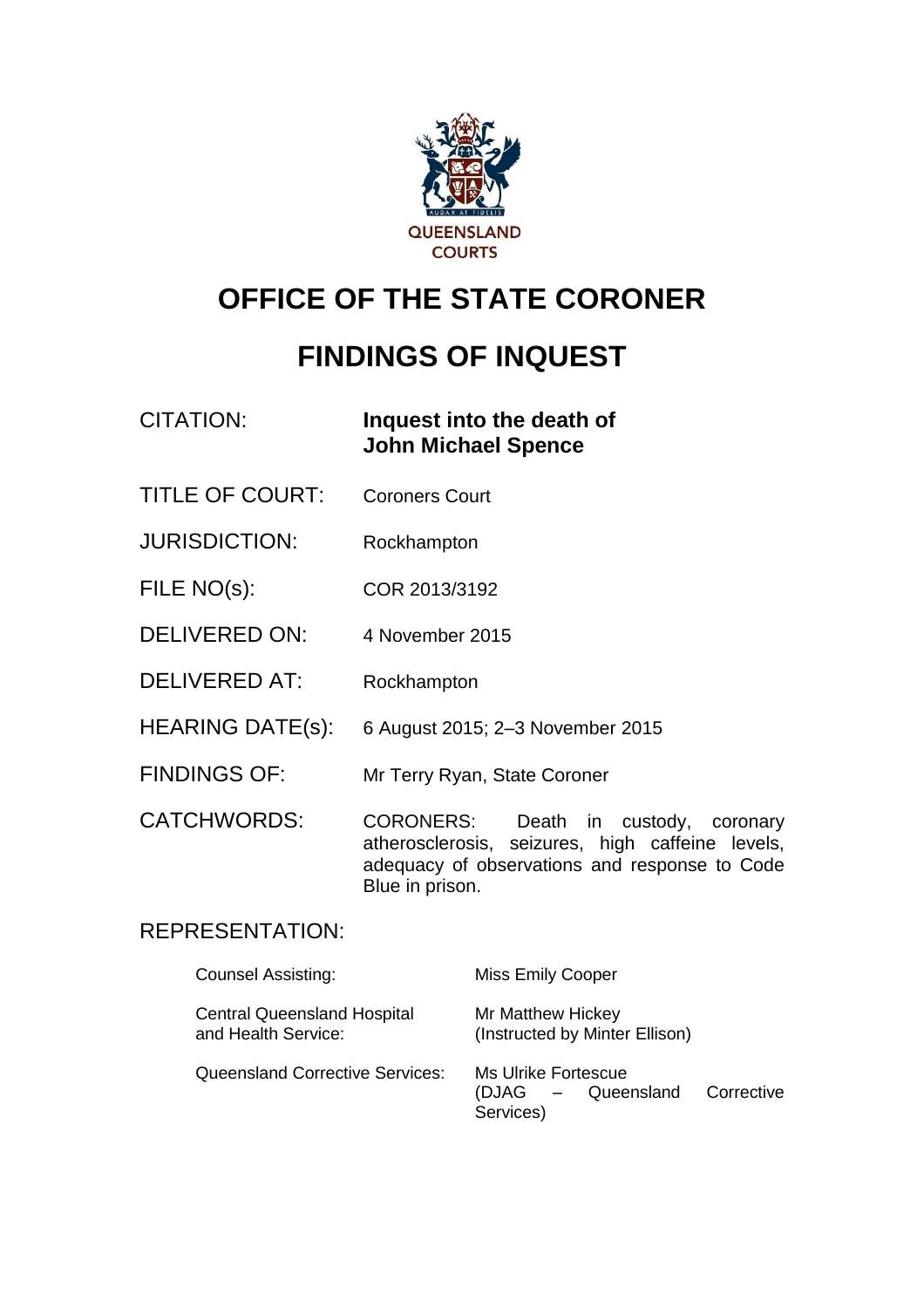## **Table of Contents**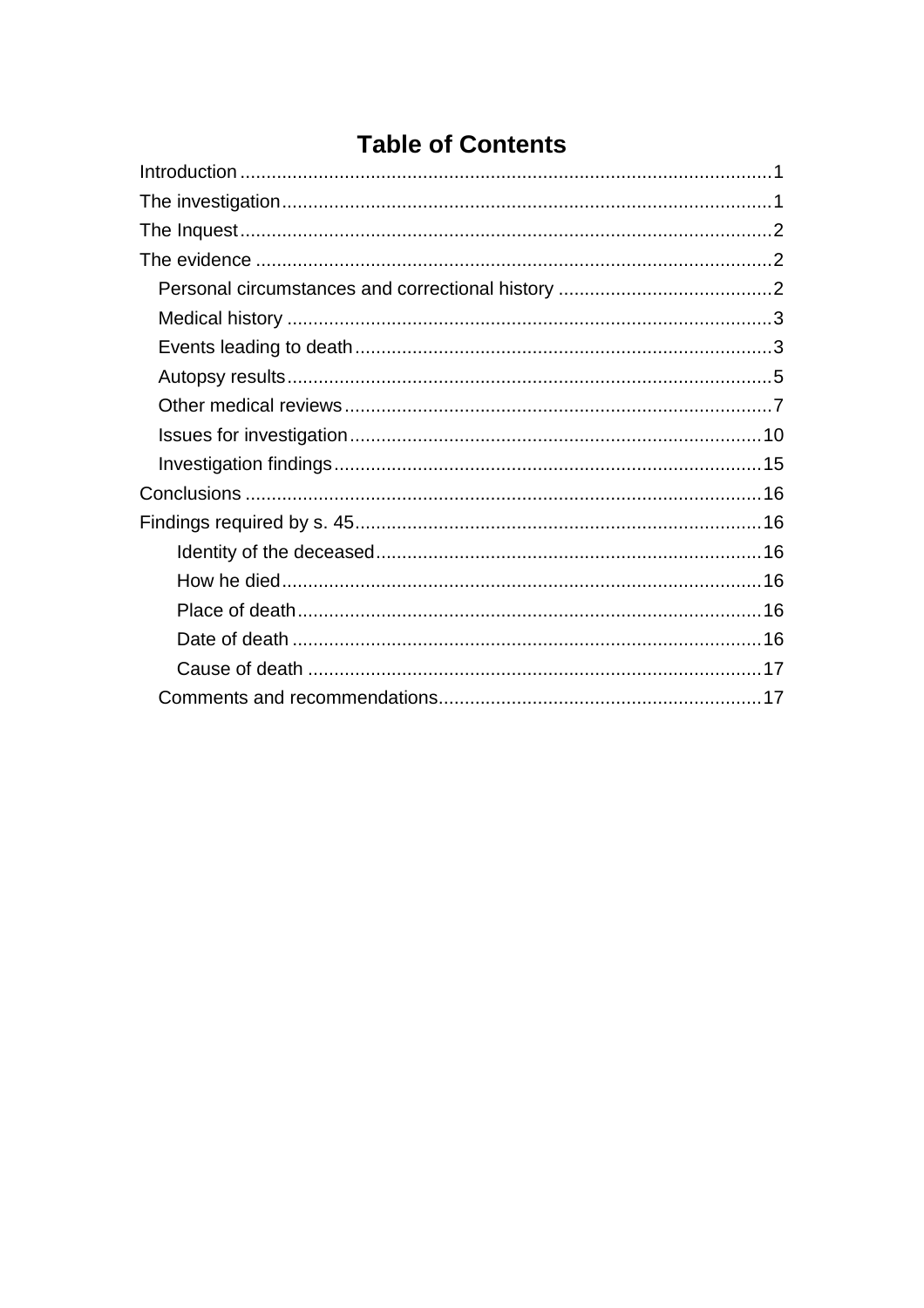## <span id="page-2-0"></span>**Introduction**

- 1. On 4 September 2013, John Spence, aged 51 years, was being temporarily accommodated at the Health Centre at the Capricornia Correctional Centre (CCC). He had returned to CCC at around noon that day after being held at the Rockhampton watch house for five days following a court appearance.
- 2. At 5:25pm, a Code Blue was called when Mr Spence had difficulty walking when being escorted to the Health Centre. He was taken by stretcher to the Health Centre and suffered a seizure 15 minutes later. He was noted to be behaving bizarrely, jumping around and dancing. However, he recovered and at 5:50pm he was noted to be alert. He did not voice any concerns to medical staff.
- 3. At 7:50pm, a nurse proceeded from the Health Centre to secure units on a medication round. When he returned to the Health Centre at 8:20 pm his attention was drawn to Mr Spence, who was found to have no respiratory movement, his pupils were fixed and dilated, he was cool to touch and there was no pulse. Resuscitation was commenced but was unsuccessful. Mr Spence was subsequently declared deceased.
- 4. These findings:
	- confirm the identity of the deceased person, how he died, and the time, place and medical cause of his death;
	- consider whether any third party contributed to his death;
	- consider the adequacy of the response to the Code Blue which occurred earlier on the evening of the death; and
	- consider the adequacy of the monitoring of the deceased in the Health Centre on the evening of the death.

## <span id="page-2-1"></span>**The investigation**

- 5. An investigation into the circumstances leading to Mr Spence's death was conducted by Detective Sergeant Steve Carr from the Queensland Police Service (QPS) Corrective Services Investigation Unit (CSIU).
- 6. After notice of Mr Spence's death was received, the CSIU attended CCC and commenced the investigation. Photographs were taken of the scene. The investigators obtained Mr Spence's correctional records and his medical files from both CCC and the Rockhampton Base Hospital (RBH). The investigation was informed by enquiries of Mr Spence's fellow inmates at CCC, and statements from all relevant custodial and medical officers at CCC, and medical staff from the RBH. These statements and interviews were tendered at the inquest.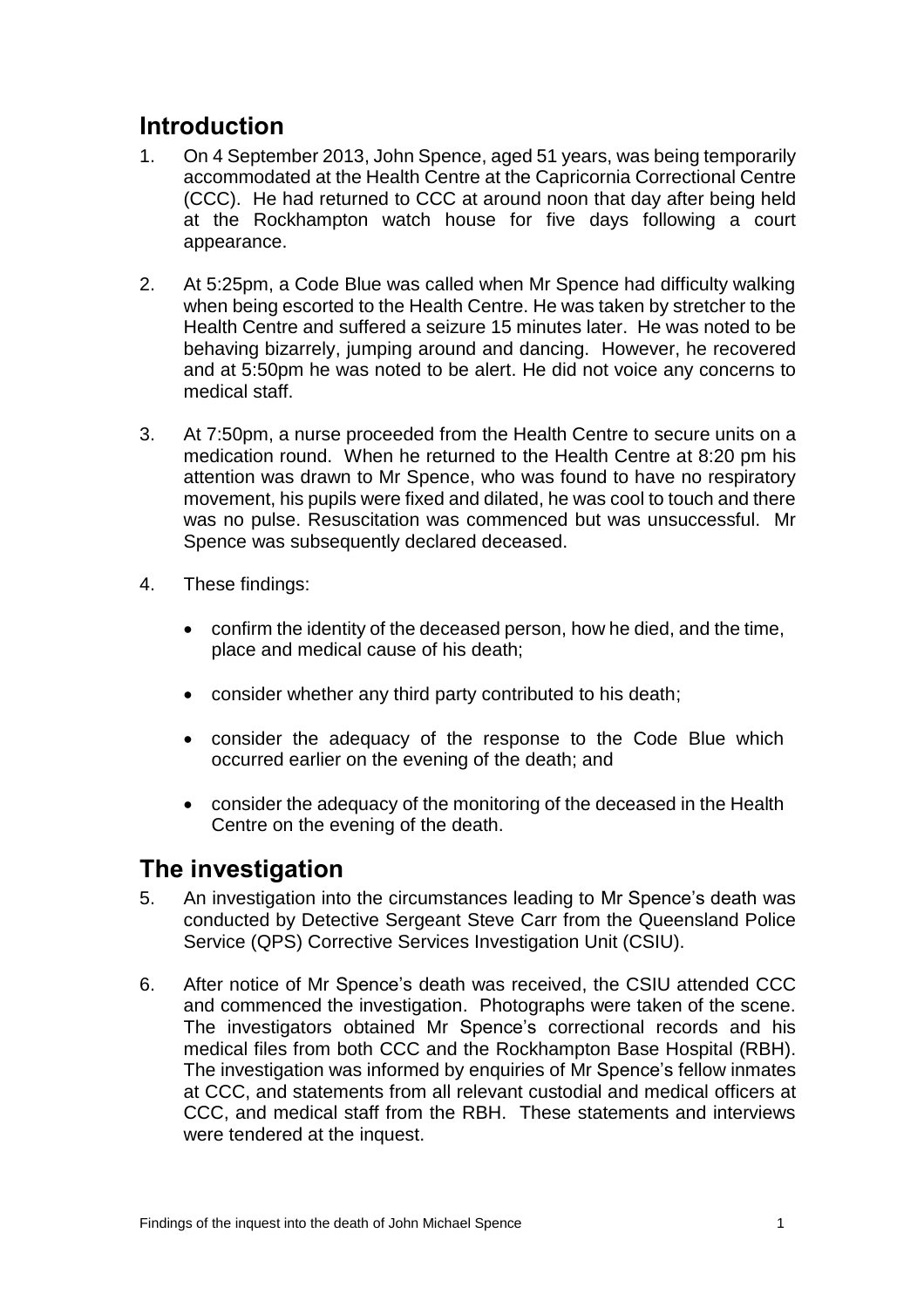- 7. A full internal autopsy examination was conducted by Dr Nigel Buxton. Further photographs were taken during this examination.
- 8. At the request of the Office of the State Coroner, the Clinical Forensic Medicine Unit (CFMU) provided an overall review of the medical care provided to Mr Spence while he was in custody. I was also assisted by two expert reviews:
	- A review of the autopsy results by Dr Linda Iles, Specialist Forensic Pathologist at the Victorian Institute of Forensic Medicine; and
	- A review of the toxicology results, conducted by Dr Michael Robertson, Forensic Toxicologist.
- 9. I am satisfied that the investigation was thoroughly and professionally conducted and that all relevant material was accessed.

## <span id="page-3-0"></span>**The Inquest**

- 10. An inquest was held in Rockhampton from 2–3 November 2015. All of the statements, records of interview, medical records, photographs and materials gathered during the investigation were tendered at the inquest. Counsel assisting, Miss Cooper, proposed that all evidence be tendered and that oral evidence be heard from the following witnesses:
	- 1. Detective Sergeant Steve Carr
	- 2. Dr Nigel Buxton
	- 3. Dr Natalie MacCormick
	- 4. Dr Linda Iles
	- 5. Dr Michael Robertson
	- 6. Donna Finegan
	- 7. Justin Nehring
	- 8. Darren Holzberger
	- 9. Alan Wentworth
- 11. I consider that the evidence tendered in addition to the oral evidence from these witnesses was sufficient for me to make the requisite findings.

## <span id="page-3-1"></span>**The evidence**

## <span id="page-3-2"></span>*Personal circumstances and correctional history*

- 12. Prior to his incarceration on 9 August 2013, Mr Spence had been staying at the 'Michael Hayes Diversionary Centre' in Rockhampton. This is a government funded emergency accommodation centre. Mr Spence was a single man who was generally homeless and had frequent interactions with the QPS and the Queensland Ambulance Service in Rockhampton.
- 13. When he died, investigating police spoke with his former wife, Ms Ronwyn Spence, who was nominated as his next-of-kin. Ms Spence informed police that she had not had any contact with Mr Spence for 18 years. It appears that Mr Spence was also estranged from his four children and his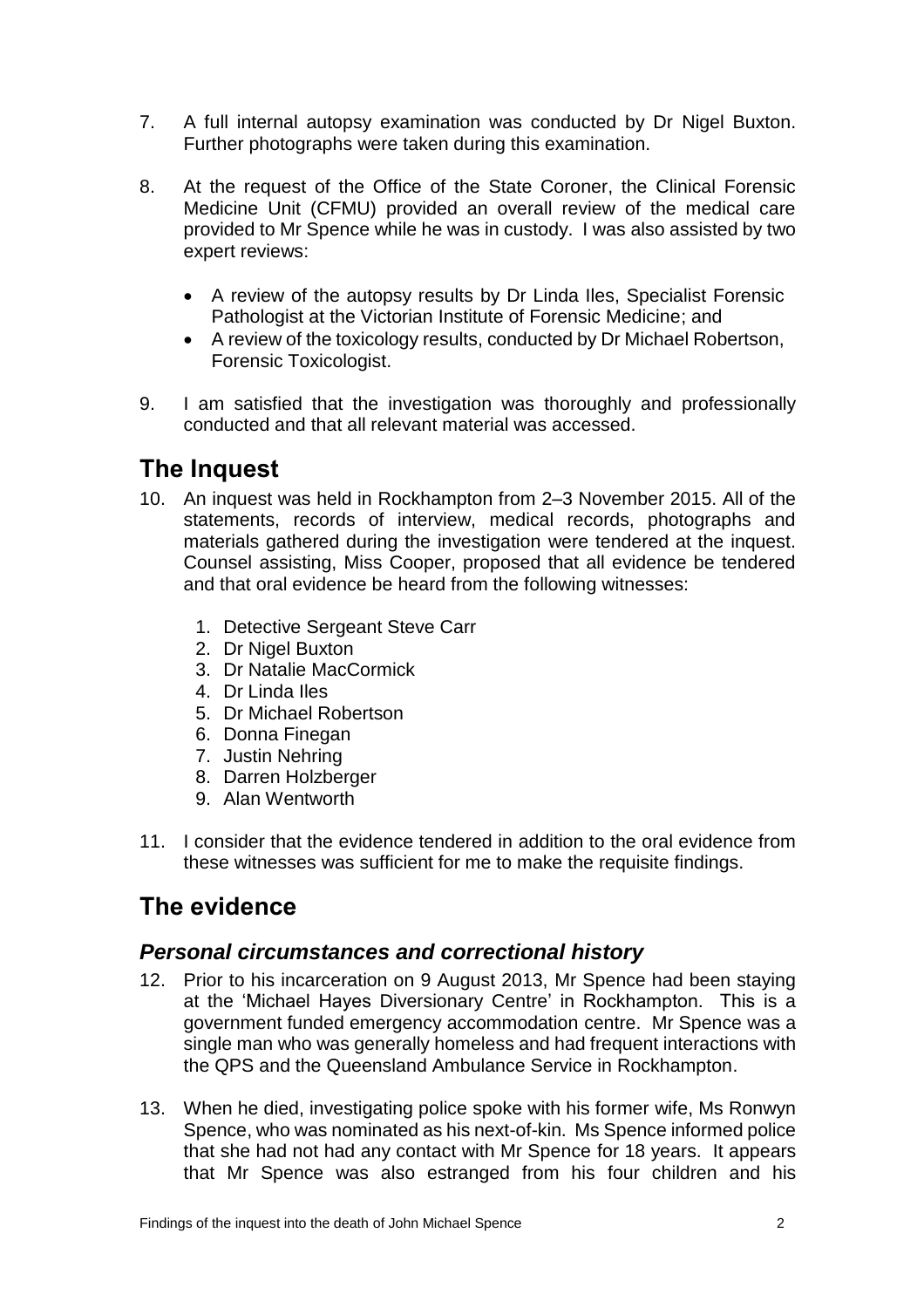grandchildren. Isolation from his family was something that he often spoke to RBH staff about when he presented at the Emergency Department. He regularly spoke about suicide but had no concrete plans. There was no evidence that he was suicidal at the time of his death.

14. Of note, Mr Spence's criminal history only commenced in 2012. This related to minor public nuisance type offences (stemming from alcohol abuse), breaches of court orders and being obstructive towards police and ambulance officers. His incarceration at the CCC from 9 August 2013 was the first time he had been detained in a prison.

### <span id="page-4-0"></span>*Medical history*

- 15. Mr Spence had very poor health. He had a history of alcoholism, complicated by seizures in the setting of alcohol intoxication and withdrawal, malnutrition and poor self-care. Further, he had documented hyponatraemia, gastro-oesophageal reflux disease, hiatus hernia, previous perforated sigmoid diverticulum and a previous right humeral fracture.
- 16. Mr Spence's history of a seizure disorder had been investigated by MRI scan and numerous CT scans. However, this had not apparently been assessed by a neurologist or investigated with EEG studies. An MRI scan of Mr Spence's brain in 2010 demonstrated an 11 x 7 mm right occipital astrocytoma and a 6 x 7 mm third ventricular colloid cyst. A CT scan of his brain reported on 8 August 2013 demonstrated a colloid cyst with the third ventricle (with no obstructive features documented) and calcification in the right occipital cortex, possibly related to a vascular malformation.
- 17. Mr Spence had frequent presentations to the Emergency Department of the RBH following seizures, however few of the seizures were witnessed. As a consequence, numerous CT scans of his brain were performed.
- 18. While at the CCC, Mr Spence also had a number of unwitnessed seizure type episodes. It was not clear, on the limited history available, whether these represented pseudo-seizures, true seizure activity, or a combination of both.
- 19. Mr Spence was prescribed Epilim for his seizure disorder and based on his Offender Health Service medical record, this was dispensed as prescribed in the days leading up to Mr Spence's death.

## <span id="page-4-1"></span>*Events leading to death*

- 20. Mr Spence had been on remand at CCC since 9 August 2013, having appeared in the Rockhampton Magistrates Court the day before with respect to breaches of bail and various public order offences. On 29 August 2013 he re-appeared in the Rockhampton Magistrates Court and was transferred back to CCC on 3 September 2013, the day before his death.
- 21. When he first arrived at CCC on 9 August 2013, Mr Spence told correctional staff that he had a brain tumour and had been having epileptic fits for the previous two years. He disclosed that he drank alcohol every day, when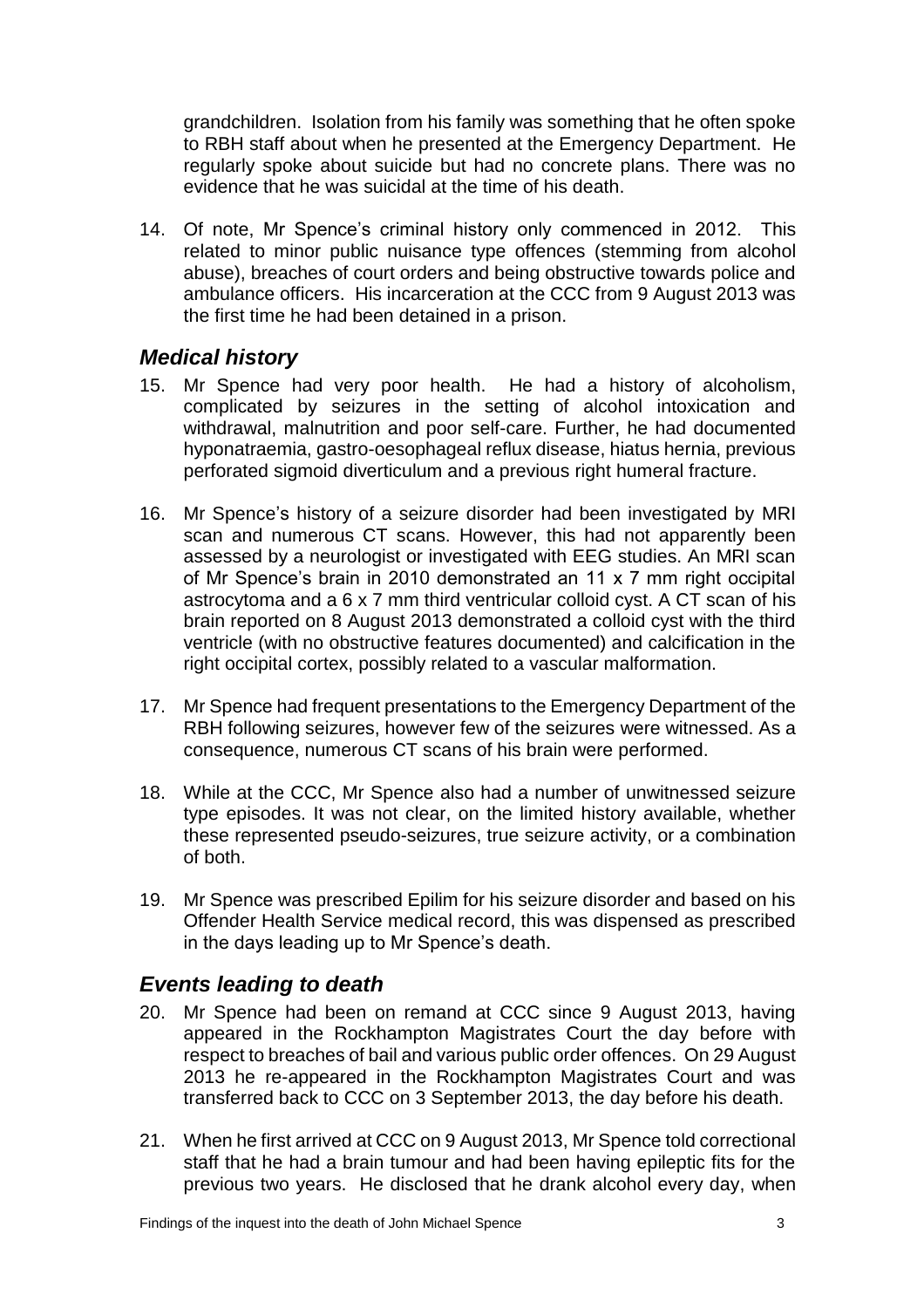he could afford it. Blood tests were conducted. Later that afternoon, Mr Spence reported to correctional staff that he had suffered two fits. He was transferred to the RBH via the Queensland Ambulance Service for treatment. Mr Spence was already well known to the RBH, having previously presented on multiple occasions with seizures, mostly associated with intoxication.

- 22. At the RBH, full bloods were taken and a CT head scan was conducted. Essentially all results were normal except for an old, unchanged colloid cyst in his brain. The hospital advised the CCC that Mr Spence was well known to the Emergency Department and they would be happy to assist with any treatment he required. Mr Spence was returned to the Health Centre at CCC, but soon had another incident where he was found slumped on his bed and twitching. He remained in the Health Centre until 16 August 2013, at which time he was returned to his secure unit block (S5).
- 23. On 21 August 2013, a Code Blue was called after Mr Spence contacted Master Control to say he was having a fit. He was able to be stabilised. Two days later, on 23 August 2013, a further Code Blue was called after another fit. He was taken to the Health Centre, medically reviewed, and returned to his secure unit block the following day. Mr Spence had told staff that he did not want to return to the unit block as the bed in the Health Centre was more comfortable and 'wasn't forgotten there.' Another Code Blue was called later that day, and he was returned to the Health Centre. He was assessed to be well enough to return to the unit block and was eventually transferred back there that afternoon.
- 24. On 29 August 2013, Mr Spence was transferred to the Rockhampton watch house for a hearing of his charges. He remained in the watch house until 3 September 2013. When he returned to CCC at about 9:30am he had a seizure and was taken to the Health Centre for observation. At 2:15pm, Mr Spence buzzed the nurse to say he was about to fit, and he was found by the nurse lying on the floor and unconscious. He was returned to his bed and given paracetamol.
- 25. On 4 September 2013, he was returned to the unit block at midday. He had complained of a headache and was given Panadol. He was told to use the intercom system if he needed assistance. At 5:25pm, a Code Blue was called when Mr Spence had difficulty walking when being escorted to the Health Centre. He was taken by stretcher to the Health Centre.
- 26. At 5:40pm, 15 minutes after the first Code Blue, Mr Spence suffered another 'pseudo-seizure' episode and was described to be behaving bizarrely, jumping and dancing around. He recovered, and at 5:50pm a clinical nurse, Justin Nehring, saw Mr Spence in the Health Centre. Nurse Nehring noted Mr Spence was looking around and was alert. When he asked Mr Spence if he had any concerns he did not voice any.
- 27. Nurse Nehring left the Health Centre to conduct the medication round at 7:50pm. He returned to the Health Centre with other correctional staff at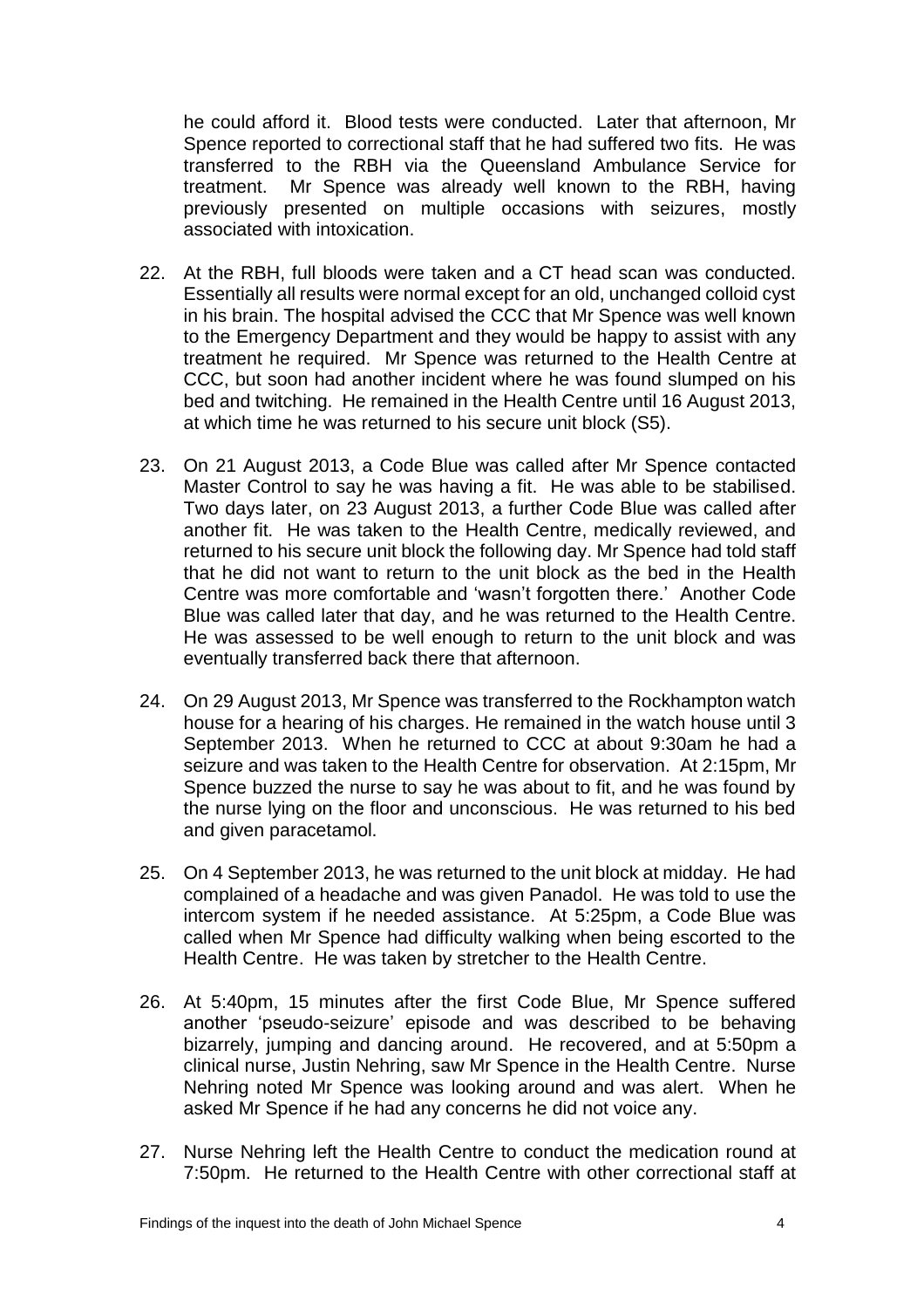8:20pm, 2 hours and 20 minutes after Mr Spence was last directly observed. Nurse Nehring went to see another prisoner in the Health Centre who had just returned from hospital after surgery, and while speaking with this prisoner, a correctional services officer called him to attend to Mr Spence immediately.

28. Nurse Nehring found that Mr Spence had no respiratory movement, his pupils were fixed and dilated, he was cool to touch and there was no pulse. There was dark brown/black vomit around his mouth but Nurse Nehring did not notice anything peculiar about this. CPR was commenced; however, he was unable to be resuscitated and was pronounced deceased.

### <span id="page-6-0"></span>*Autopsy results*

- 29. A full internal examination with associated X-rays and a review of the clinical chart was conducted by experienced forensic pathologist Dr Nigel Buxton 5 days after the death, on 9 September 2013. Dr Buxton's autopsy report was tendered at the inquest together with some explanatory emails. I also heard oral evidence from him.
- 30. Internal examination showed that the coronary arteries had moderate to severe atherosclerosis, with the most severely affected area being in the anterior descending branch of the left coronary artery with 90% calcific eccentric atherosclerosis. The remaining vessels showed between 60– 80% eccentric atherosclerosis with focal calcification. Dr Buxton stated that there was no evidence of any thrombus, which would have broken down by the time of autopsy. There were also no gastric contents or packages in the bowel.
- 31. The aorta was left sided, the thoracic portion was unremarkable and there was a moderate degree of atherosclerosis affecting the abdominal portion. Histology testing confirmed severe coronary atherosclerosis in the coronary arteries.
- 32. Toxicology testing revealed Valproic acid and other drugs which were unremarkable. However, caffeine was detected at a level of 64mg/kg. Given this unusual result, I requested that the level be re-tested to ensure there was not an anomaly of some kind. After re-testing was carried out, the original result was confirmed.
- 33. Dr Buxton opined that the death was as a result of coronary artery occlusion as a result of severe coronary artery atheroma. He noted the caffeine level to be high but considered that it was below the level usually associated with fatalities (a level of 80mg/kg). Dr Buxton confirmed that caffeine acts to constrict blood vessels and also as a cardiac stimulant. The induced increased cardiac workload may have contributed to the death by increasing the demand for oxygen by increased cardiac activity, which ultimately the narrowed vessels were unable to provide.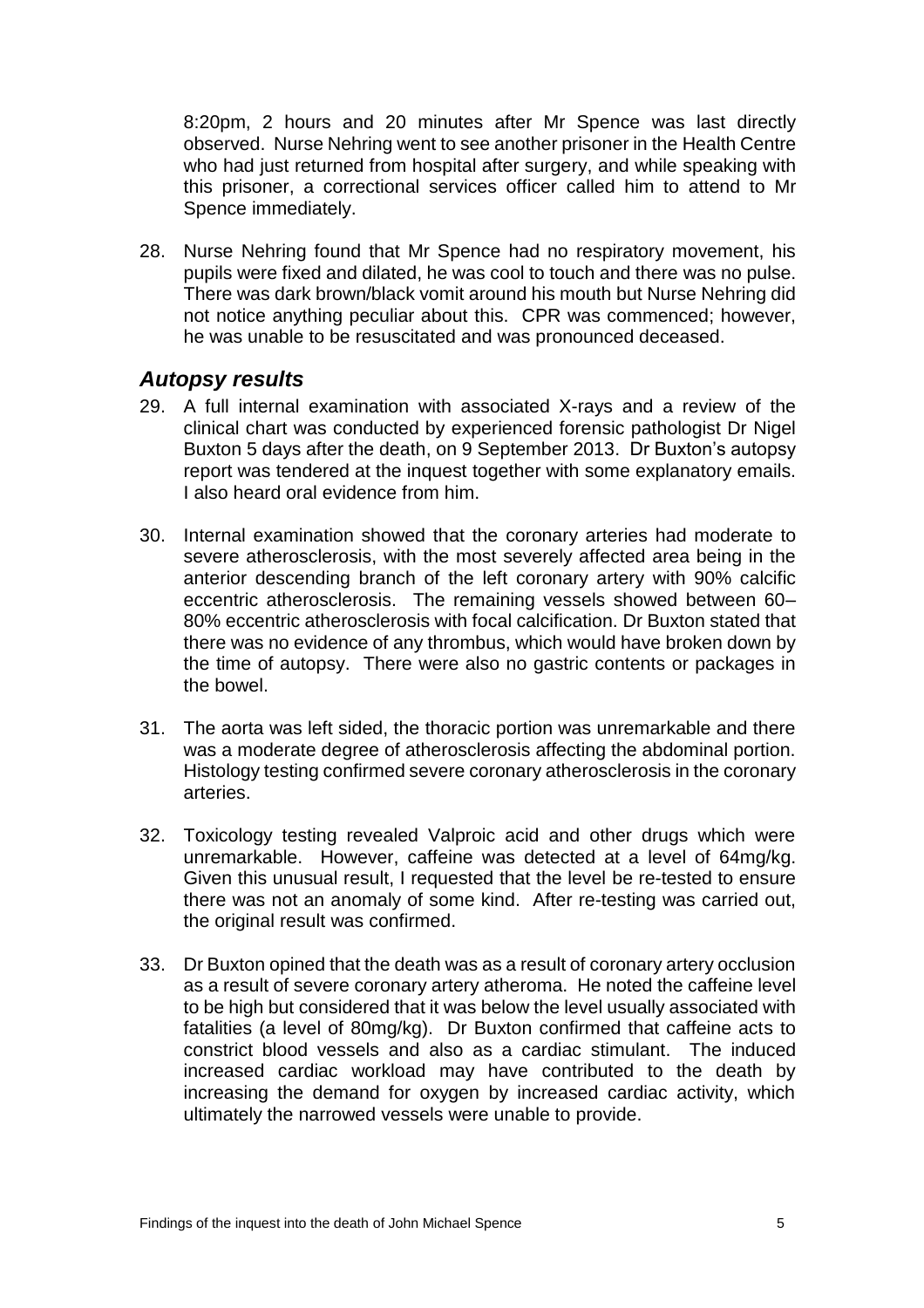- 34. Dr Buxton confirmed the formal cause of death in his autopsy report as being from coronary artery occlusion due to or as a consequence of coronary artery atheroma.
- 35. During the course of my investigation, I asked that Dr Buxton provide a response to various questions raised by Dr MacCormick. One such question was whether the caffeine levels should be added to the formal cause of death as a contributing factor. Dr Buxton responded that 90% occlusion of the coronary arteries was more than sufficient to cause death without any other contributing factors. There was evidence of myocardial scarring indicative of previous ischaemic damage to the heart. The caffeine levels were elevated, and although this may have contributed to death, it was difficult to definitively prove.
- 36. Dr Buxton explained that cardiac stimulation following caffeine consumption was well known, and may lead to increased oxygen demand by the myocardium. That demand may, or may not, be met by the diseased arteries. He was ultimately comfortable with the cause of death as articulated within his report. He explained that he had not added the caffeine levels as a contributory factor, as its role could not be proven. However, at the inquest he indicated that he was comfortable for caffeine use to be listed as a factor that had contributed to the cause of death.

#### *Expert review of autopsy*

- 37. Dr Linda Iles is a specialist forensic pathologist employed by the Victorian Institute of Forensic Medicine. Dr Iles was asked to conduct a review of the autopsy findings, with a view to clarifying the cause of death in terms of the contribution of the caffeine, and also the contribution (if any) of the seizures Mr Spence was reported to have in the lead up to his death. I also heard evidence from Dr Iles at the inquest.
- 38. Dr Iles confirmed in her evidence a number of pertinent autopsy findings, as follows:
	- Triple vessel coronary artery atherosclerosis (on macroscopic description) with approximately 90% occlusion of the left anterior descending coronary artery by atheroma. There was no evidence of acute thrombosis;
	- Focal mild interstitial fibrosis within one section of myocardium;
	- No significant cerebral pathology identified on limited examination of the unfixed brain;
	- Non-specific chronic inflammatory changes within portal tracts within the liver without evidence of marked steatosis<sup>1</sup>;
	- Resuscitation related rib fractures.
- 39. Consistent with Dr Robertson's opinion, Dr Iles confirmed it would have been useful to have the gastric contents examined to have them analysed for caffeine. I accept Dr Buxton's evidence that there were no gastric

 $\overline{a}$ 

<sup>1</sup> An accumulation of fat in the liver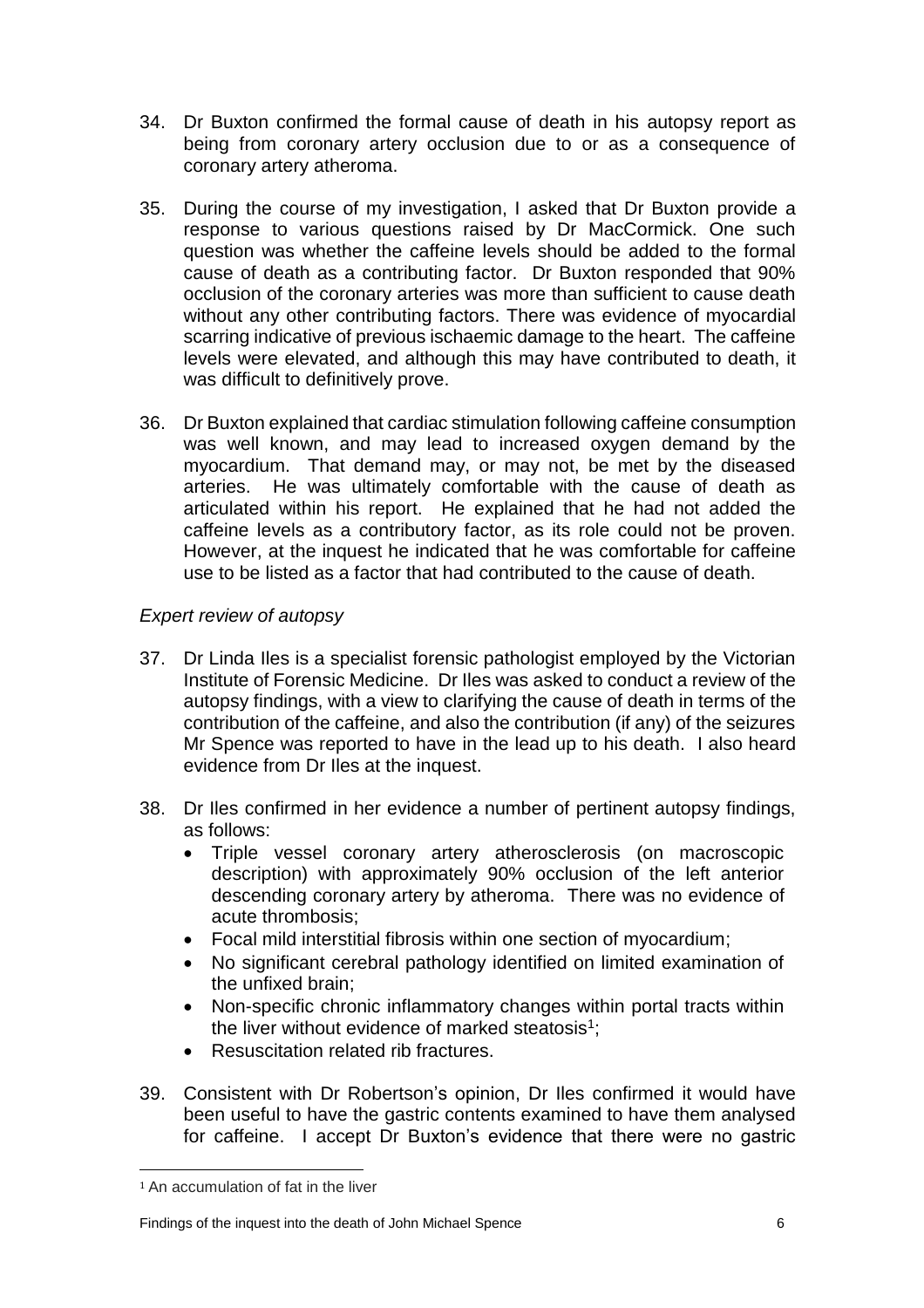contents to examine. Dr Iles was unable to provide an explanation as to the source of the caffeine, and ultimately deferred to Dr Robertson's opinion regarding the toxicology.

- 40. In formulating her opinion as to the most appropriate cause of death, Dr Iles gave evidence of a number of key observations which I have summarised below:
	- The presence of severe coronary artery atherosclerosis.
	- The history of a seizure disorder (albeit poorly defined) in the setting of alcohol abuse.
	- Tonic clonic seizure like activity observed on CCTV footage in the hours prior to Mr Spence being found dead.
	- The presence of significantly elevated concentrations of caffeine in Mr Spence's blood taken at autopsy.
- 41. Ultimately Dr Iles provided evidence that a reasonable cause of death was "*the combined effects of atherosclerotic cardiovascular disease and seizure activity in the setting of excessive caffeine use*."
- 42. Dr Iles explained why she elected to combine the key observations at autopsy in the cause of death. In her opinion, the observation of tonic clonic seizure activity prior to death (as confirmed in the CCTV footage of Mr Spence's cell in the Health Centre) was compelling. In the context of an underlying seizure disorder, Dr Iles explained that the presence of a high concentration of caffeine is of significance as caffeine is recognised to lower seizure thresholds. Dr Iles noted that Mr Spence was observed to roll over on a couple of occasions following the seizure activity, supporting the conclusion that the seizure activity observed was less likely to be cardiac in origin.
- 43. Ultimately, Dr Iles concluded that that the physiological stress of seizure activity and increased caffeine levels in the blood potentially precipitated a fatal cardiac event in a man with critical coronary artery stenosis.
- 44. I accept Dr Iles' evidence in this regard.

## <span id="page-8-0"></span>*Other medical reviews*

*Dr Natalie MacCormick*

- 45. Dr Natalie MacCormick is a Forensic Medical Officer with the Clinical Forensic Medicine Unit (CFMU). At my request, she was provided with all relevant investigation material and asked to provide an opinion as to the adequacy and appropriateness of the medical care afforded to Mr Spence while he was in custody. Her findings were peer reviewed by Dr Adam Griffin, the Director of the CFMU. Dr MacCormick's report was tendered at the inquest and I also heard oral evidence from her.
- 46. Dr MacCormick considered that the caffeine levels were "extremely high" and were suggestive of a very large dose of caffeine being ingested prior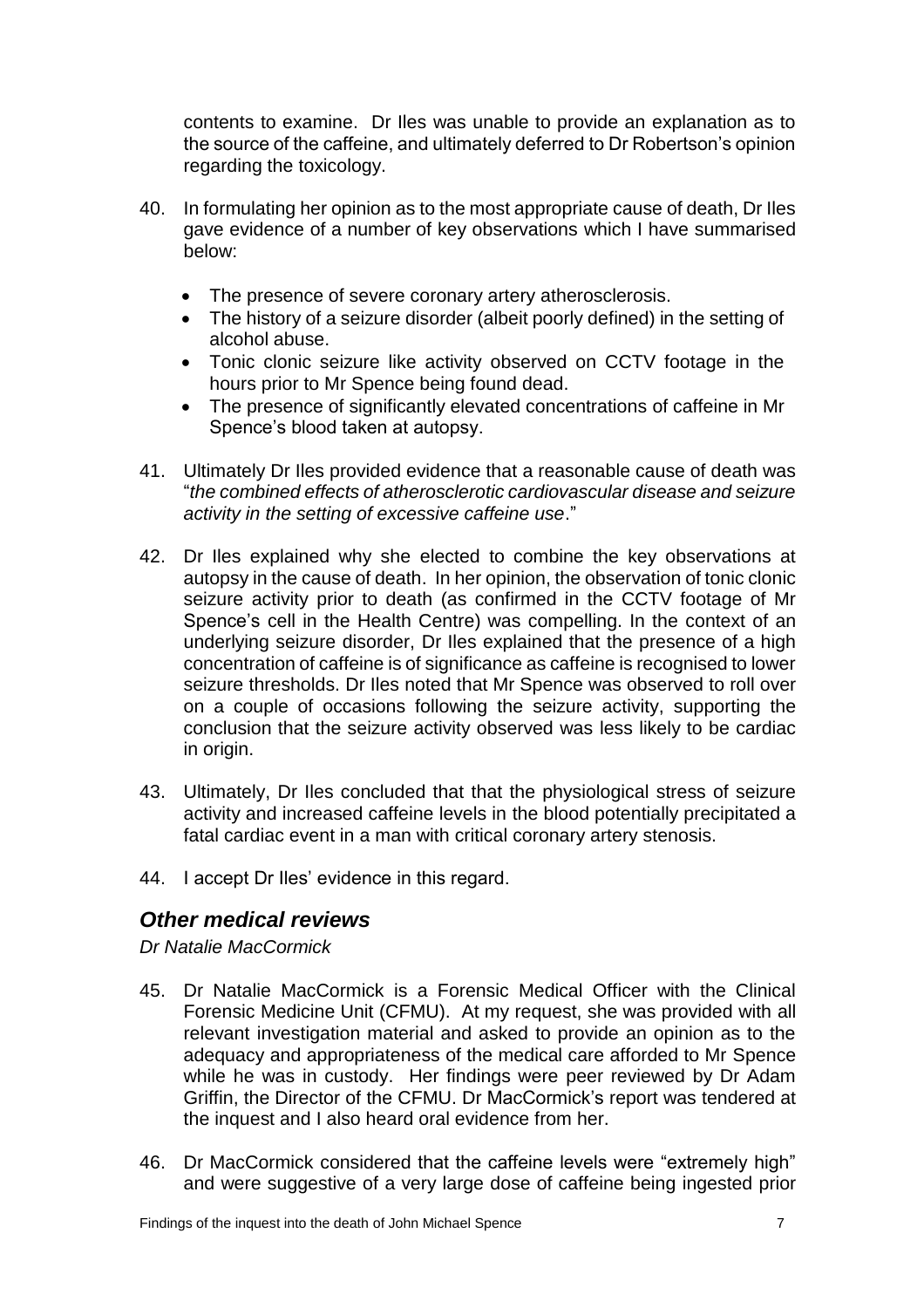to death. As it was more than one hour from Mr Spence's last opportunity to ingest the caffeine (presumed to be around the time of the Code Blue at 5:40pm), and the earliest possible time of death (inferred from his last noticeable movements on the CCTV footage at 6:48pm), it was more than likely that the peak blood concentration was higher than 64mg/kg. Dr MacCormick's evidence was that it was possible the actual caffeine level at the time of death was up to 80mg/kg, a potentially fatal level.

- 47. Dr MacCormick was of the view that the source of the caffeine could not be from coffee alone. She opined that one would need to drink twenty espresso coffees within a very short period, or ingest in excess of 20 NoDoz tablets (caffeine tablets) to obtain the level seen in Mr Spence. Dr MacCormick noted the potential source of the caffeine was unknown.
- 48. Dr MacCormick also gave evidence that, given Mr Spence's increasing history of "seizure-like" episodes in the lead up to his death, admission to hospital after the Code Blue at 5:40pm should have been considered, particularly as observations could not be carried out every half hour. Dr MacCormick confirmed that while Mr Spence's history at the RBH was lengthy in relation to seizures, at no time was he referred to a neurologist nor did he have an EEG conducted. As a consequence, a diagnosis of the specific type of seizures he suffered was never confirmed.
- 49. Mr Spence was, however, taking the anti-convulsant medication, Valproic acid. The levels detected at autopsy were, in Dr MacCormick's opinion, on the low end of the therapeutic scale. This may have made him more susceptible to seizure activity.
- 50. Overall, Dr MacCormick was of the view that Mr Spence may have suffered from a cardiac event (fatal arrthymia or ischaemia), which was likely contributed to by caffeine toxicity, seizure activity and underlying coronary artery disease. Dr MacCormick reviewed the CCTV footage of the Health Centre in the lead up to Mr Spence being found. While this footage was of poor quality, and a date stamp covered Mr Spence's image, she confirmed that there appeared to be an episode of potential seizure activity at about 5:58pm which lasted for about a minute. His last noticeable spontaneous purposeful movements occurred at 6:48pm.

#### *Dr Michael Robertson*

- 51. Given Dr MacCormick's evidence that it was possible the actual caffeine level at the time of death was up to 80mg/kg, and a potentially fatal level, I obtained an expert review from a forensic toxicologist. Dr Michael Robertson is a pharmacologist and forensic toxicologist with Independent Forensic Consulting.
- 52. Dr Robertson was asked to provide opinion as to the post-mortem distribution of caffeine levels, the rate of metabolism of caffeine, and whether the caffeine contributed to the death. Dr Robertson's report was tendered at the inquest and I also heard oral evidence from him.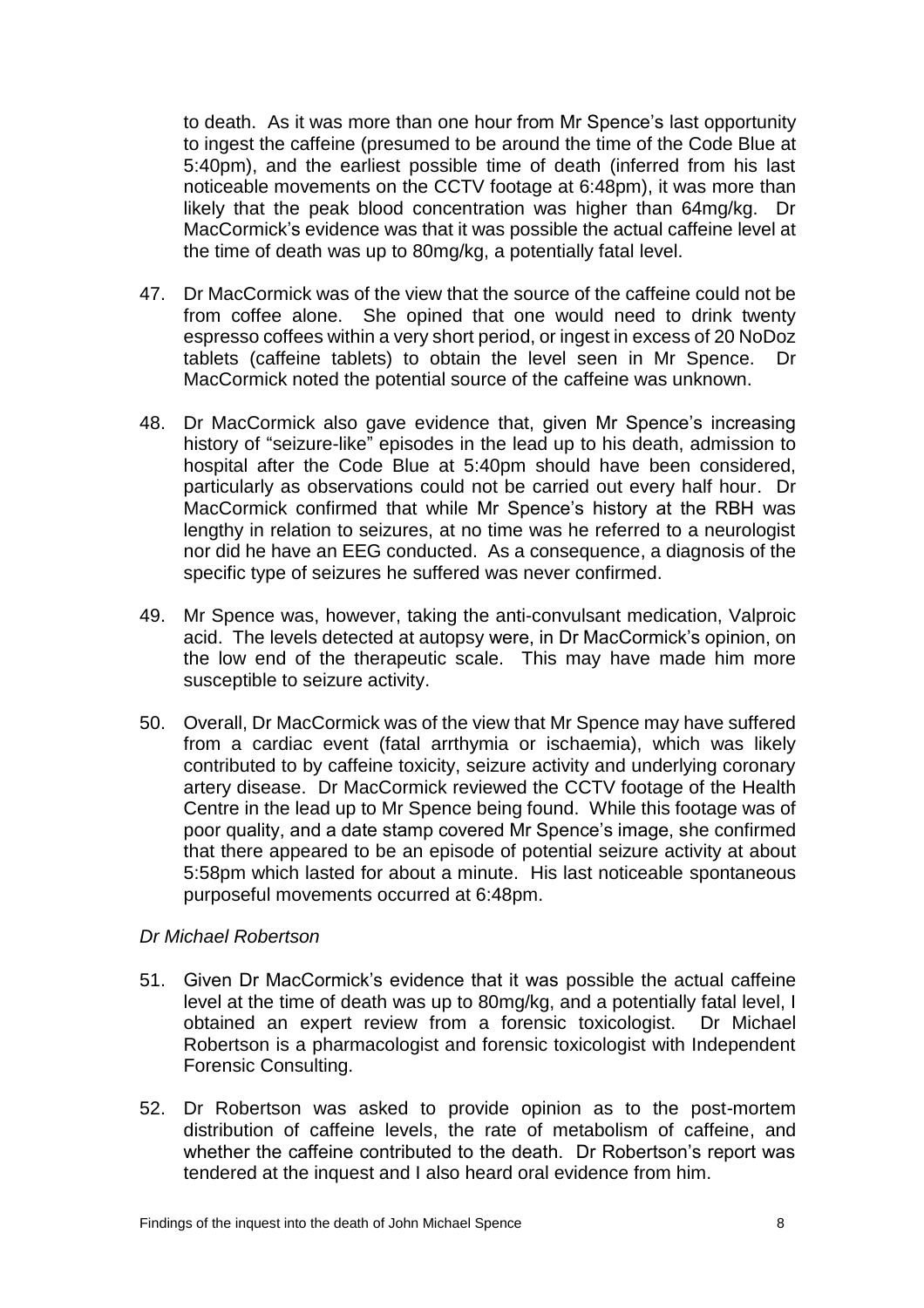- 53. Dr Robertson agreed with Dr MacCormick that the concentration of Valproic acid in the blood might not have been sufficient to control the seizures. Assuming that the death was not related to his seizure activity, Dr Robertson gave evidence that none of the medications detected were likely to have materially contributed to the death, either on their own or in combination.
- 54. Dr Robertson provided general information about caffeine including its side effects. Following the ingestion of caffeine, typical or expected effects included an improvement in alertness and reduction of fatigue. Caffeine also elevates the heart rate and may or may not alter blood pressure. Adverse effects, relevant to this inquest, can include altered mental state, headache, seizures, cardiac arrhythmias, tachycardia, ventricular fibrillation and death.
- 55. In terms of the concentration of caffeine in blood and plasma following its recreational use, Dr Robertson provided the following useful information:
	- Following the ingestion of 120mg, peak caffeine concentrations averaged 3.0mg/L and occurred at or about 1 hour after ingestion;
	- Following the ingestion of 500mg, the peak caffeine concentration was approximately 14mg/L.
- 56. Dr Robertson described cases of intentional overdose, where two adults were admitted to hospital with symptoms of central nervous system stimulation. They each had serum levels of 49mg/L and 59mg/L. Both adults were successfully treated. In cases involving death, the post-mortem blood levels were between 153mg/L and 567mg/L.
- 57. The concentration of caffeine detected in the three femoral vein blood samples taken from Mr Spence ranged from 64mg/L to 73mg/L. Dr Robertson gave evidence that it was likely the concentration of caffeine at the time of Mr Spence's death was equivalent to those measured in the bloods collected at autopsy.
- 58. Dr Robertson also gave evidence in relation to whether the caffeine concentration was at its highest at the time of death, or whether it may have been higher prior to death. He said that, following the ingestion of caffeine, the peak concentration is likely to be achieved within an hour of ingestion, and most likely within 30 minutes. The half-life of caffeine is reported to be between 3–6 hours.
- 59. Dr Robertson confirmed that after the Code Blue was called at 5:25pm, Mr Spence was in the presence of staff, and it was assumed that he was not able to consume caffeine. If it was assumed that Mr Spence ingested the caffeine shortly before 5:25pm, it is likely the concentrations increased following ingestion, then peaked and began falling during the hour and a half between 5:25pm and 6:50pm (the time he was last noted to be alive on CCTV footage). Dr Robertson qualified his evidence by saying that it is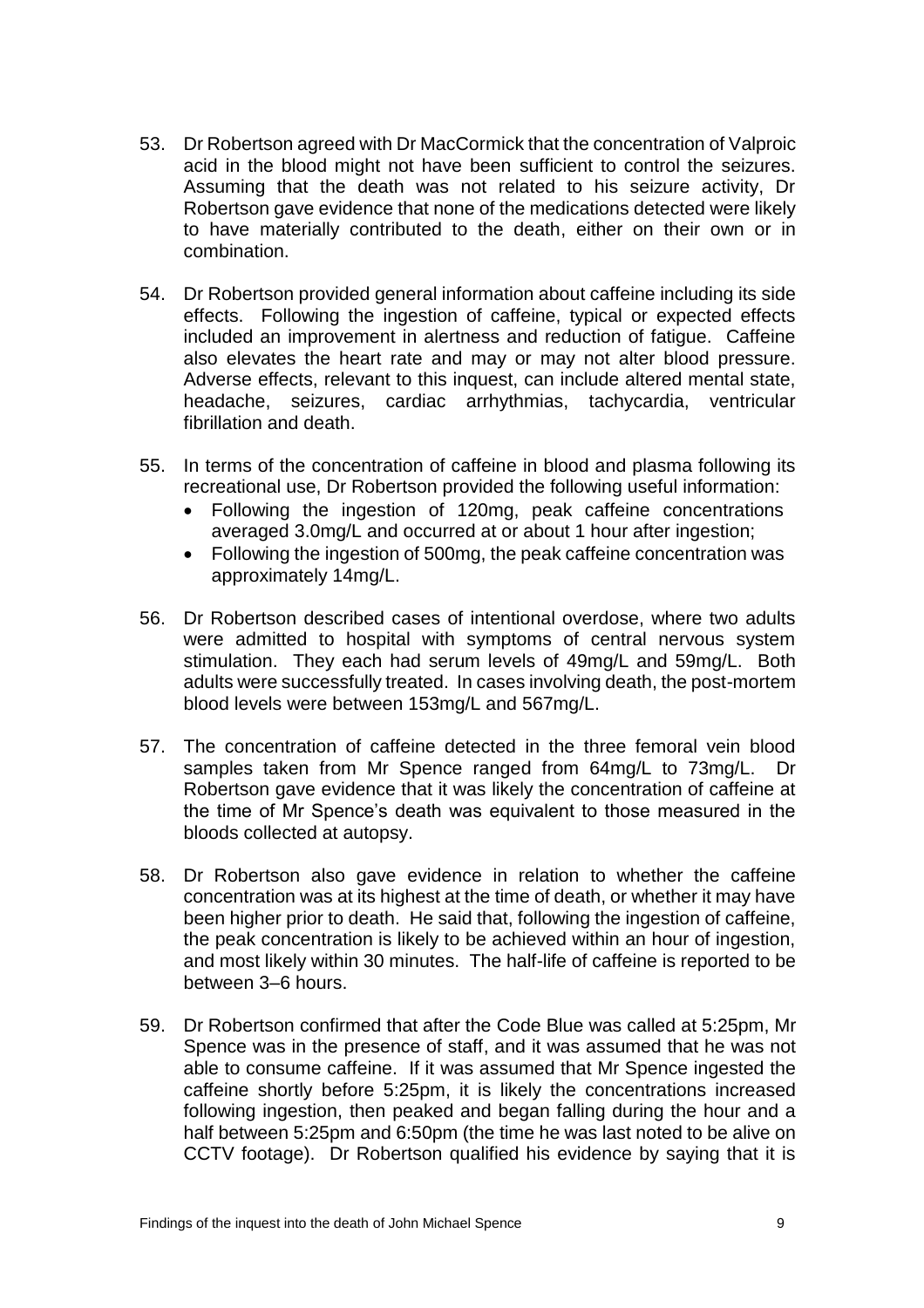likely the concentration of caffeine at 5:40pm approximated that at 6:50pm, and was also likely to have approximated the levels detected at autopsy.

- 60. However, if it was assumed that Mr Spence ingested the caffeine an hour or more prior to 5:25pm, it is likely that at 5:25pm the concentration of caffeine was higher than that at 6:50pm. Assuming a half-life of 3 hours, Dr Robertson opined that, in this scenario, it is possible that the concentration of caffeine at 5:25pm may have been closer to 100mg/L or indeed higher if ingestion was many hours prior to death.
- 61. Dr Robertson's opinion was that the concentration of caffeine in Mr Spence's blood was consistent with toxicity and, in particular, cardiovascular stimulation. He gave evidence that, overall, it was likely that in an individual like Mr Spence (with a compromised cardio-vascular system) the caffeine at least contributed to his death insofar as it most likely added stress to his cardiovascular system that, in its absence, would not have been present.
- 62. Finally, Dr Robertson very helpfully gave evidence about the amount of caffeine required to achieve a blood concentration of approximately 70mg/L in a person of 55 kilograms. Dr Robertson explained that the volume of distribution (Vd) of caffeine is between 0.4 and 0.6L/kg. Using those figures and the weight of Mr Spence, the amount of caffeine required to produce a blood concentration of 70mg/L would be approximately 1925mg.
- 63. When comparing the blood concentration of Mr Spence and the reported plasma concentrations following the ingestion of 'recreational' amounts of caffeine, a level of 70mg/L would equate to approximately 2000mg. Dr Robertson agreed that it was possible that the ingestion of a 100g container of instant coffee would produce these concentrations.

### <span id="page-11-0"></span>*Issues for investigation*

*The adequacy of the response to the Code Blue which occurred earlier on the evening of the death*

- 64. As noted above, Dr MacCormick's evidence was that, given Mr Spence's increasing history of seizure-like episodes in the lead up to his death, admission to hospital after the Code Blue at 5:40pm may have been appropriate. While Mr Spence's history at the RBH was lengthy in relation to seizures, at no time was he referred to a neurologist nor did he have an EEG conducted. Dr MacCormick noted that a diagnosis of the specific type of seizures he suffered was never confirmed.
- 65. Mr Spence was taking Valproic acid, an anti-convulsant, with levels at autopsy on the low end of the therapeutic scale. The evidence I heard suggests that this may have made him more susceptible to seizure activity. Information obtained from the Central Queensland Hospital and Health Service (CQHHS), which runs the Health Centre at the CCC, confirmed that Mr Spence was prescribed Epilim as follows:
	- 400mg once in the morning (7:30am);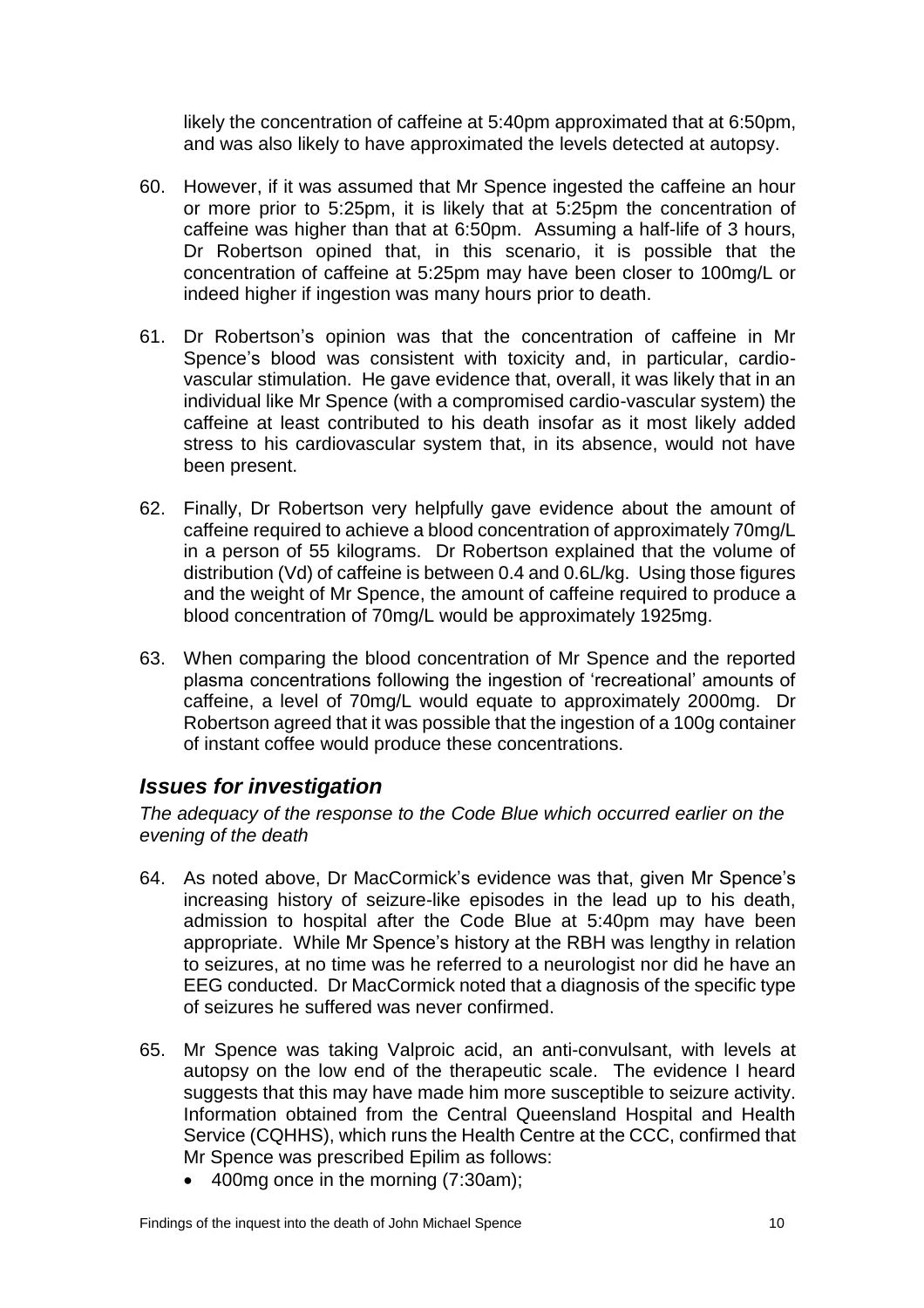- 200mg once at night (5:00pm).
- 66. With respect to the administration of that medication, CQHHS provided copies of its protocols on this issue. It was confirmed that medications are administered at the cell blocks by the clinical nurses and it is the responsibility of the correctional service officers to ensure the medication is not diverted. CQHHS confirmed that Mr Spence was compliant with taking his medication, which was provided during the medication rounds. Selfadministration was not considered appropriate for him.
- 67. Dr Robertson considered that the level of Valproic acid was likely to have reflected the "trough concentration", which was the point at which the medication was least effective following its administration. At this point the medication was at a sub-therapeutic level and would not counter the effects of caffeine. In any event the evidence at the inquest was that the medication does not guarantee that a seizure will not occur.
- 68. Consistent with Dr MacCormick, Nurse Nehring's evidence was that Mr Spence suffered from a genuine seizure disorder as well as psychogenic non-epileptic seizures. This opinion was based on his review of RBH records and discussions he had with Emergency Department doctors.
- 69. As part of my investigation, Dr MacCormick's report was provided to the CCC for response. With respect to the adequacy of the response to the Code Blue on the evening of Mr Spence's death, CCC was asked to provide any information regarding policies/procedures at the prison relating to responses to Code Blue incidents. This response was provided by the CQHHS, specifically the Director of Nursing, Darren Holzberger, and the CCHS A/Nurse Unit Manager, Alan Wentworth. The response was tendered at the inquest and I heard oral evidence from Mr Holzberger and Mr Wentworth.
- 70. The protocol for dealing with a Code Blue is relevantly titled '*Procedure – Capricornia – Medical Emergency – Code Blue'*. It does not prescribe the circumstances in which a referral to a hospital should be made after a Code Blue. This decision is left to the discretion of the medical personnel attending the Code Blue.
- 71. Each of the correctional officers involved in the decision to transfer Mr Spence to the Health Centre after the Code Blue at 5:25 pm were asked to provide details as to the basis for that decision, and an explanation as to why they did not transfer him to hospital. I have had regard to each of the written statements which were tendered at the inquest. It is fair to conclude that Mr Spence's presentation at the Code Blue was seen by correctional staff as 'the usual', and nothing out of the ordinary. Each of the relevant officers was aware of his history of seizures, and his capacity to recover without admission to hospital.
- 72. The clinical nurse on shift, Justin Nehring, provided evidence that upon his commencing his shift he heard that the Code Blue had been called. He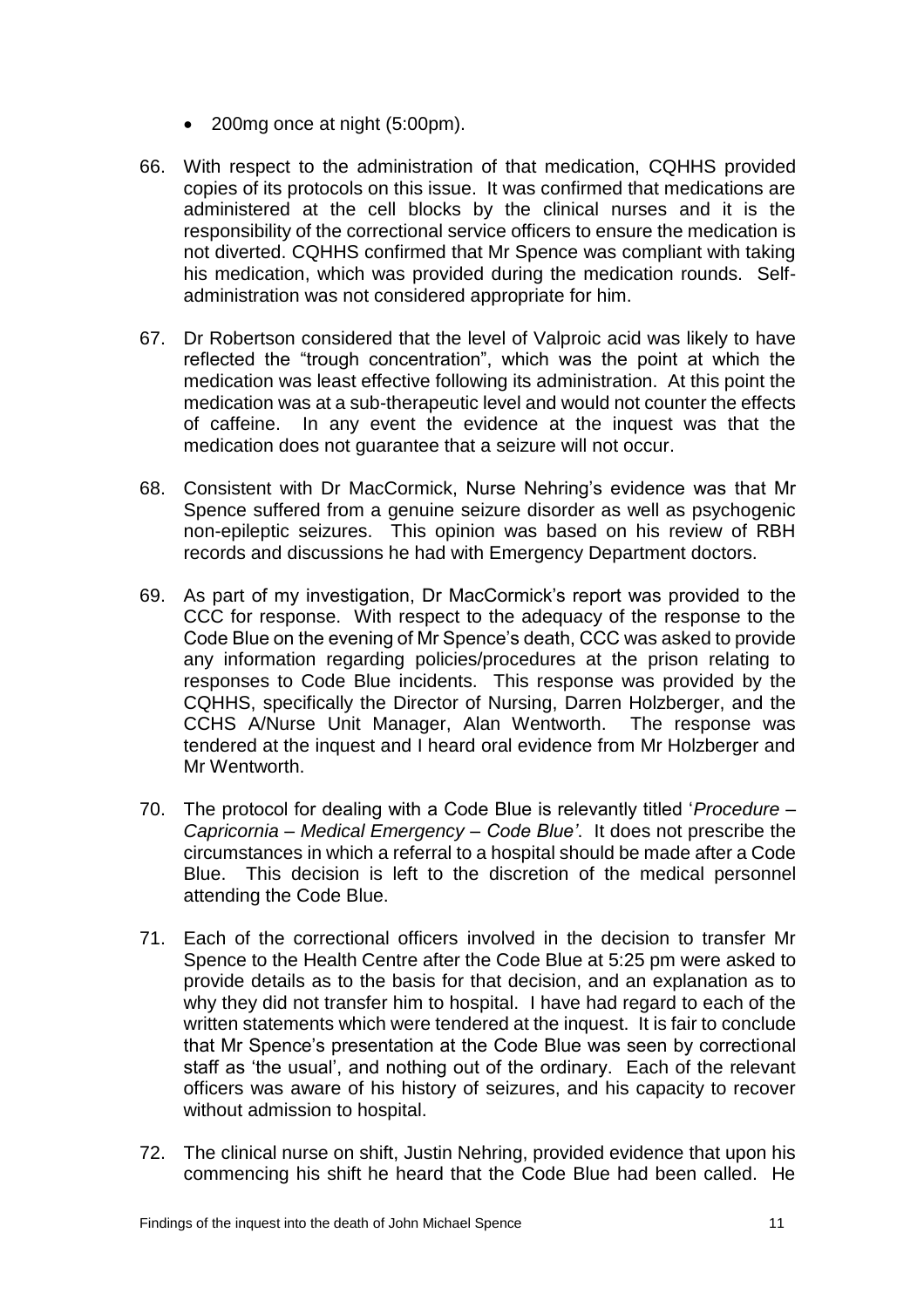was not involved in the initial assessment of Mr Spence, but still specifically went to check on him when he started his shift (approximately 5:45 pm). He noted that Mr Spence was conscious, alert and looking around at the surrounds but would not speak when spoken to. Nurse Nehring asked Mr Spence if he needed anything, and he received no reply. Nurse Nehring's evidence was that a lack of response was quite normal for Mr Spence.

- 73. At the inquest Nurse Nehring noted that he was an advanced care paramedic whose primary occupation was with the Queensland Ambulance Service. I found Mr Nehring to be a highly credible witness. He had been involved in the assessment of Mr Spence over 6-7 years following seizure episodes in the community and in taking him to the RBH for treatment. The QAS would generally respond to calls from passers-by who had seen Mr Spence either having a seizure or laying in public spaces. Mr Spence would frequently seek to stay at the RBH because he was homeless, hungry and lonely.
- 74. Nurse Nehring said that there had been many Code Blues called for Mr Spence while he was at the CCC, and most of these related to pseudoseizures. He said that after assessing Mr Spence on 4 September 2013 he had no concerns for his well-being. He did not agree that more frequent observations or admission to hospital were required because in his lengthy history of treating Mr Spence, he had always recovered from a seizure.
- 75. Having regard to all the evidence, I consider that the response of the officers and medical staff at the CCC to Mr Spence's presentation from 5:25 pm on 4 September 2013 was adequate. The response has to be considered in the context of their knowledge of Mr Spence's history and the fact that his presentation was not considered to be unusual. This is understandable in the circumstances, given the fact that Mr Spence suffered from some type of seizure several times a week.
- 76. The correctional services officers and medical staff could not reasonably have been expected to be aware that Mr Spence also had very high levels of caffeine in his blood, and was suffering from 90% occlusion of the left anterior descending coronary artery. There was no evidence that these conditions had manifested themselves in any way before his death.

#### *The adequacy of the monitoring of the deceased in the Health Centre on the evening of the death.*

- 77. Further to the adequacy of the Code Blue response, the CCC was also asked to provide any information regarding policies/procedures at the prison relating to set timeframes for observations while in the Health Centre, particularly after a Code Blue. Information was also provided about the staff numbers at the Health Centre not only on the night of the death, but also on any given day.
- 78. Nurse Nehring's evidence at the inquest was that Mr Spence was placed in the Health Centre for general observations overnight, instead of being sent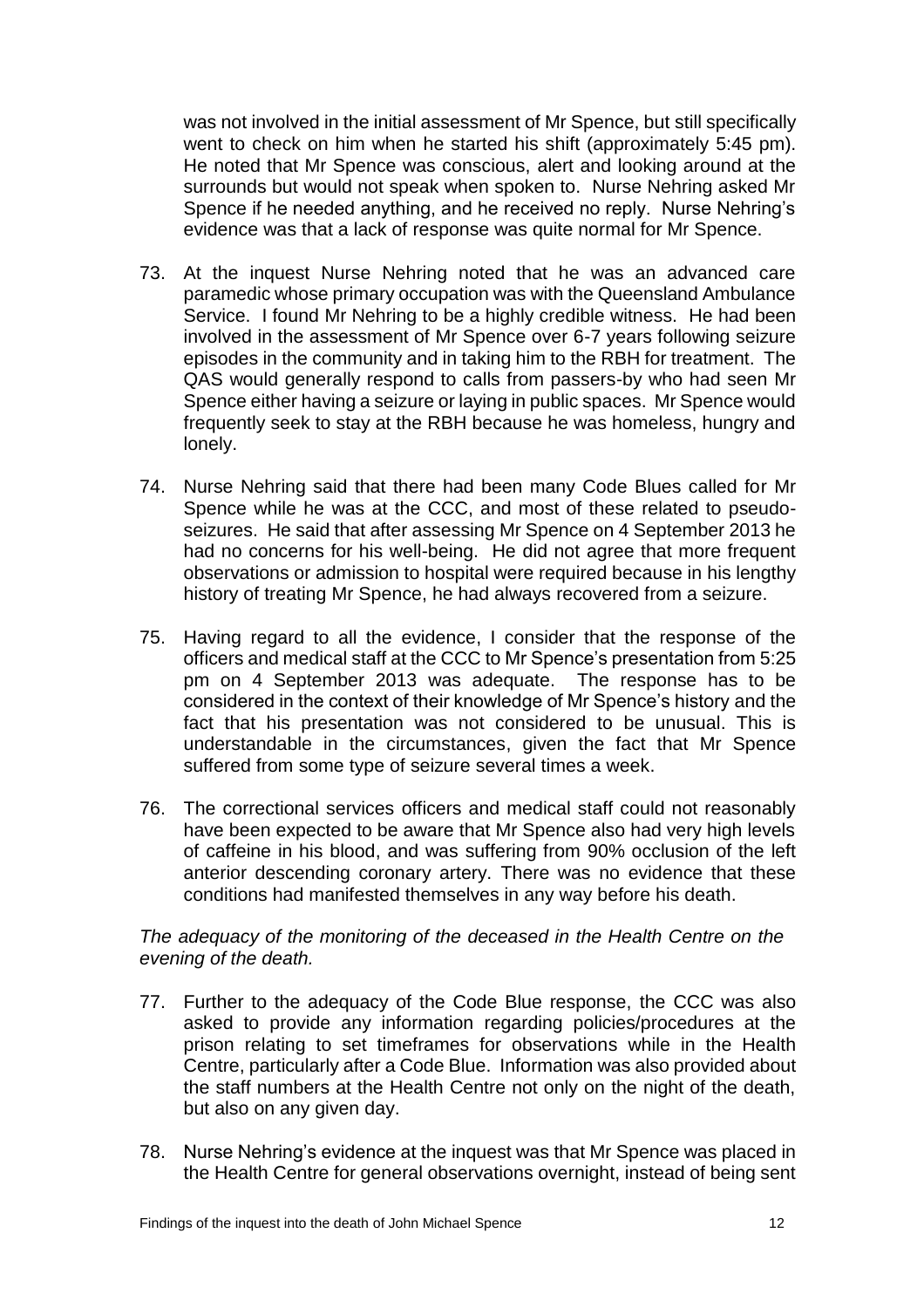back to his general accommodation. Nurse Nehring said that it was quite common for prisoners at "the back" of the Health Centre to not be seen for some 2–3 hours (or sometimes longer), depending on the condition of the prisoner, workload of the nurses and the time of day/night. It was Mr Spence's preference to be in the Health Centre because he wanted to be around people.

- 79. Nurse Nehring's evidence was that he was not placed at the Health Centre primarily to enable frequent observations but his presence made it easier for medical staff to access him if necessary. Within the Health Centre he was being monitored on CCTV at all times and physically observed every three hours. Mr Spence also had access to a buzzer to call staff. Mr Nehring's assessment was that this level of observation was sufficient. He would have arranged for a hospital transfer if he thought that closer observation was required.
- 80. Correctional Services Officer Donna Finegan was in the position of Medical Control on the night of Mr Spence's death. Her evidence at the inquest was that in this position she has the capacity to open doors in the medical centre and to monitor prisoners in the Health Centre via CCTV. CSO Finnegan said that she had no role to play in relation to health care decisions and had not been briefed that Mr Spence required close monitoring, as might be the case for a prisoner assessed as being at risk of self-harm. She had not observed anything of concern on the CCTV when monitoring Mr Spence, and he appeared to be resting on his bed at all times.
- 81. I note from Mr Spence's Offender Health Services file, which was tendered to me at the inquest, that there is no mention of any observations plan, or any type of care plan following the earlier Code Blue aside from the fact that he was to be housed in the Health Centre.
- 82. Nurse Nehring said in his evidence that he left the Health Centre at 7:50pm to commence the medication round in the secure blocks. He returned to the Health Centre at 8:20pm, and his attention was drawn to Mr Spence. Information provided by CQHHS confirmed that from 6:15pm, there is one clinical nurse on shift in the Health Centre. Therefore, once Nurse Nehring left the Health Centre to conduct the medication round, there were no other clinicians in the Health Centre to maintain observations.
- 83. CQHHS confirmed that medical observations and 'plans of care' are usually documented in the progress notes, and the only indication of a plan with Mr Spence was that he be accommodated in the Health Centre overnight. A detailed plan of care was not developed regarding clinical observations, other than for general observations.
- 84. An '*Offender Health Emergency Flow Sheet*' is to be completed to monitor clients following a clinical event, it was conceded that this was not done in this instance. CQHHS uses the '*Primary Clinical Care Manual*' as a reference text for clinical decision making. It was conceded by CQHHS that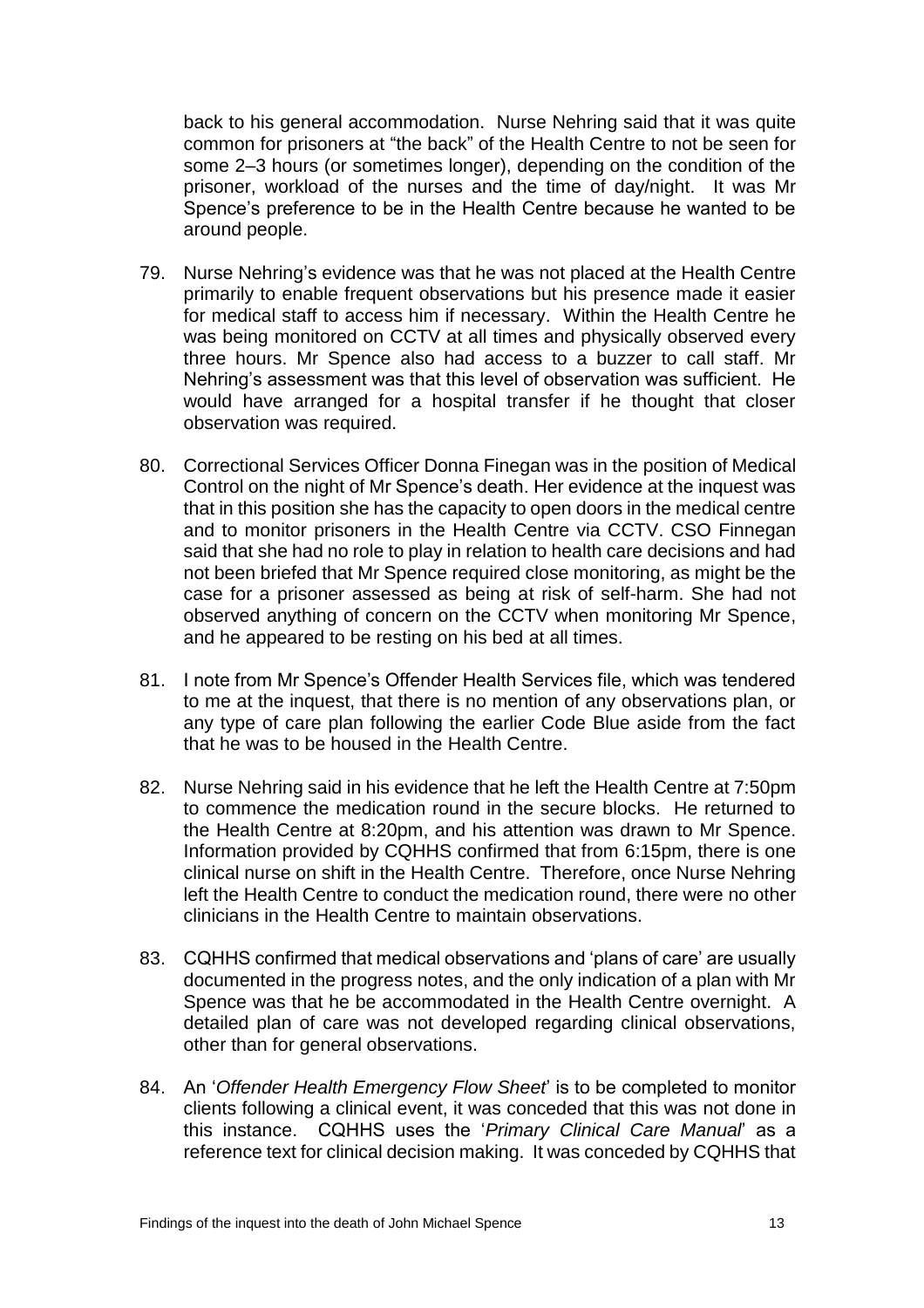this was not followed for the ongoing care of vital signs/neurological monitoring for fits/convulsions/seizures care, for Mr Spence.

- 85. The current position at the CCC is that all clients accommodated in the observation area are now required to have the following forms/documents completed as a minimum:
	- '*Daily Patient Record Care Record*' completed for a 24 hour period;
	- The '*Queensland Adult Deterioration Detection System'*; and
	- The '*Observation and Response Chart*'.
- 86. These forms aim to improve the recording of observations and avoid delays in recognising and responding to the clinical deterioration of a prisoner. The CQHHS also has a process in place for Senior Medical Officer Support for Clinical Nurses when a medical officer is not in attendance at the Health Centre. This process is available at all times via the emergency department of any CQHHS Hospital.
- 87. Mr Holzberger's evidence was that a Human Error and Patient Safety Incident Analysis Tool (HEAPS) investigation was undertaken in respect of the care provided to Mr Spence before his death. The HEAPS contained five recommendations arising from the investigation into the death, including the need to develop a standardised plan of care for patients in the Health Centre and to perform an ECG on all patients aged over 50 on reception. I am satisfied that all of the HEAPS recommendations have been implemented.
- 88. I accept the concessions made by Mr Holzberger and Mr Wentworth that there clearly was not an adequate care plan put in place for Mr Spence following the Code Blue at 5:25pm. It is clear there should have been, and that this plan should have included a clinical observations regime. However, having regard to his significant co-morbidities and the level of caffeine in his blood, I am unable to conclude that Mr Spence's death might have been prevented had he been observed at more regular intervals.

#### *The source of the caffeine*

- 89. After the initial stages of my investigation, it became apparent that there was no clear evidence as to how Mr Spence came to have such a high level of caffeine in his system. As such, the investigation was widened, and I asked for information about the availability of coffee, and caffeine pills, from the General Manager at CCC, Ms Paula May as well as from the Rockhampton watch house.
- 90. Ms May provided a number of statements which were tendered at the inquest. I was satisfied with the detail of her written evidence. She confirmed that caffeine pills (No Doz tablets) are not available for purchase at the prison and are not generally prescribed to prisoners.
- 91. Coffee is not issued to prisoners as part of any daily food ration. However, it is available for purchase through the canteen process, which occurs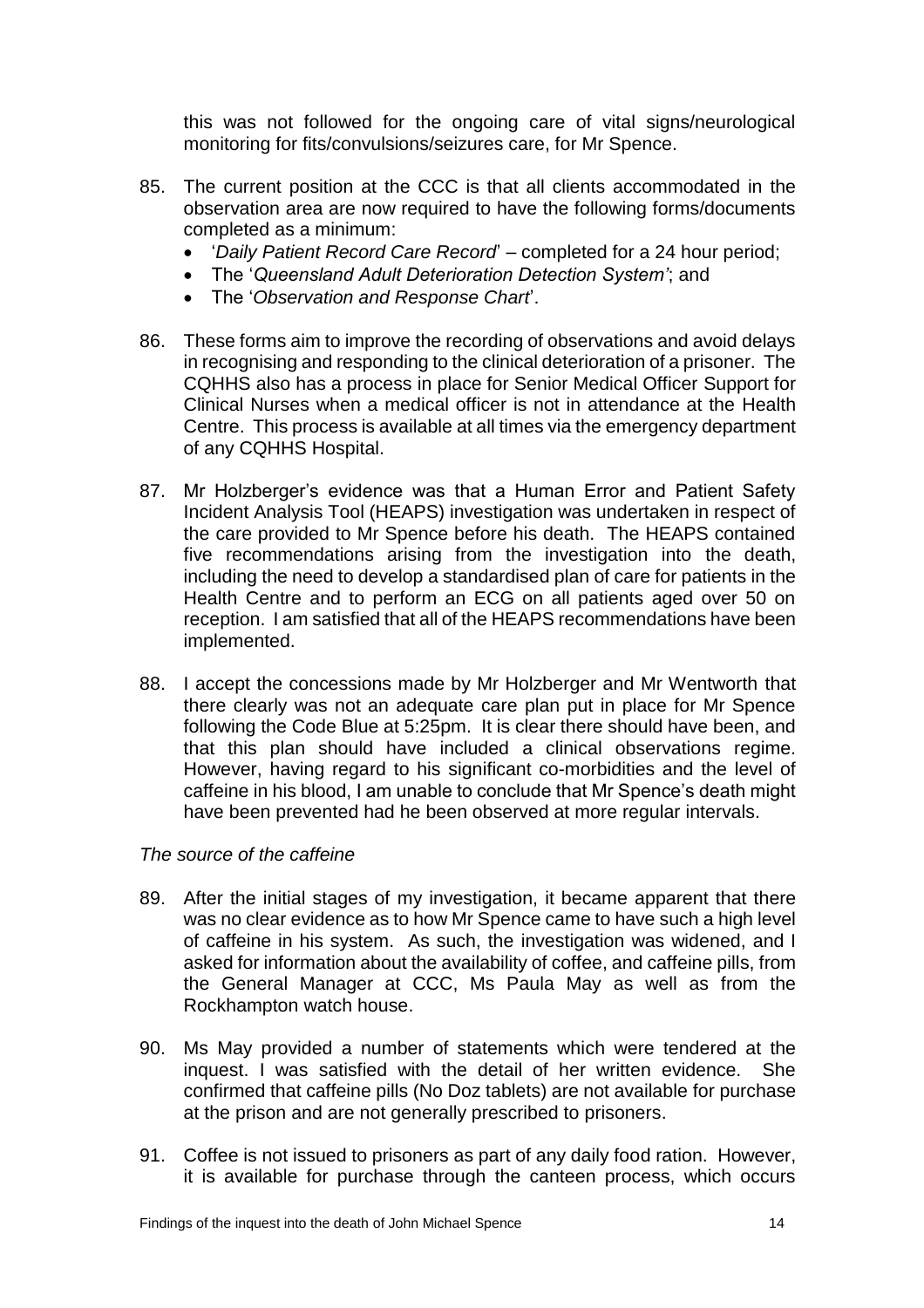weekly and allows for the purchase of items to be kept in personal cells. Ms May explained that this means those items can potentially be stockpiled in individual cells, until they become excessive.

- 92. Ms May provided a summary of Mr Spence's trust account records, which indicated that he had purchased a 100g can of coffee on 9 August 2013 and on 3 September 2013.
- 93. Given the description of Mr Spence after the Code Blue incident at 5:25hrs suggested that Mr Spence was behaving bizarrely, I also requested further statements to be obtained from the correctional officers involved in the response to the Code Blue. Neither of those officers was able to clarify whether Mr Spence had consumed any caffeine. They could not provide any evidence which suggested Mr Spence had ingested caffeine, or anything similar to caffeine. Mr Spence did not mention anything about having consumed any caffeine.
- 94. None of the other inmates of cell block S5, where Mr Spence was located before the Code Blue, gave any information about Mr Spence acting bizarrely. They did not see him consume any caffeine.
- 95. A search of Mr Spence's cell (12) was conducted after the death and no items of interest were located, nor any items that could explain the caffeine levels. Unfortunately, an inventory of the cell contents was not competed.
- 96. Dr Robertson confirmed that for a level of caffeine to be obtained like what was detected in Mr Spence, one would have to consume between 1925 – 2500mg of coffee. Dr MacCormick said the level would be equivalent to twenty espresso coffees.
- 97. Unfortunately, despite extensive investigation, I have not been able to find the source of the caffeine, and how it came to be in Mr Spence's blood cannot be explained.

### <span id="page-16-0"></span>*Investigation findings*

- 98. None of the other inmates at CCC provided information to the investigating officer suggesting foul play or that there was any deficiency or inappropriateness in the treatment received by Mr Spence while in custody.
- 99. The examination of Mr Spence's body and his room at CCC revealed no signs of violence.
- 100. The CSIU investigation into Mr Spence's death did not lead to any suspicion that his death was from anything apart from natural causes.
- 101. I am satisfied that, while there were some inadequacies in the care provided to Mr Spence in terms of the lack of a clearly documented clinical observations regime in the Health Centre following the Code Blue, that these have been addressed.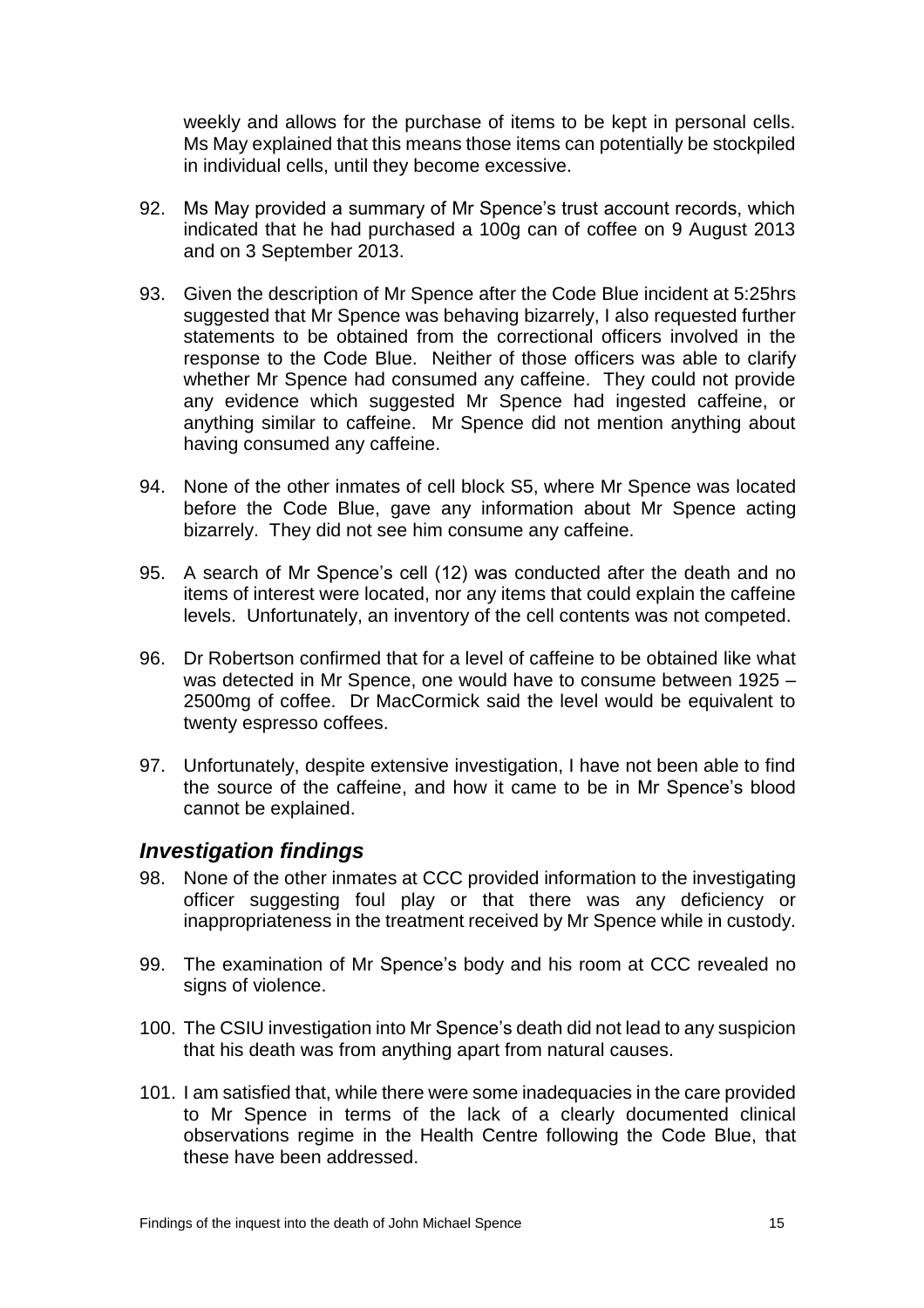## <span id="page-17-0"></span>**Conclusions**

- 102. While Mr Spence died from natural causes, the level of caffeine in his blood was unnatural, and undoubtedly contributed to his death. There is no evidence that any of the correctional officers or inmates at CCC deliberately caused or contributed to his death.
- 103. It is a well-recognised principle that the health care provided to prisoners should not be of a lesser standard than that provided to other members of the community. However, there are obvious limitations placed on the provision of health care in a prison context, including the degree and speed of access medical personnel have to prisoners. Where a prisoner requires a higher level of care, prison health staff need to exercise their discretion to arrange a transfer to a hospital setting or develop a clearly defined observations plan.
- 104. Having regard to the evidence tendered at the inquest I consider that the medical care provided to Mr Spence was adequate when measured against this benchmark. I am satisfied that, where there were deficiencies in the care provided to Mr Spence while at CCC, that these have been dealt with adequately.

## <span id="page-17-1"></span>**Findings required by s. 45**

105. I am required to find, as far as is possible, the medical cause of death, who the deceased person was and when, where and how he came by his death. As a result of considering all of the material contained in the exhibits, I am able to make the following findings:

<span id="page-17-5"></span><span id="page-17-4"></span><span id="page-17-3"></span><span id="page-17-2"></span>

|                  | <b>Identity of the deceased</b> – The deceased person was John Michael<br>Spence                                                                                                                                                                                                                                                                                                                                                                                                               |
|------------------|------------------------------------------------------------------------------------------------------------------------------------------------------------------------------------------------------------------------------------------------------------------------------------------------------------------------------------------------------------------------------------------------------------------------------------------------------------------------------------------------|
| How he died -    | Mr Spence died in the Health Centre at<br>Capricornia Correctional Centre<br>following weeks of increased seizure<br>episodes. He was not on a clinical<br>observations regime at the time of his<br>death. I am satisfied that his final seizure<br>event was precipitated by the ingestion of<br>a high level of caffeine, the source of<br>which is unknown. The seizure event,<br>and the high level of caffeine, brought<br>about the final cardiac event which<br>resulted in his death. |
| Place of death - | He died at the Capricornia Correctional<br>Centre at Etna Creek in Queensland.                                                                                                                                                                                                                                                                                                                                                                                                                 |
| Date of death –  | He died on 4 September 2013.                                                                                                                                                                                                                                                                                                                                                                                                                                                                   |